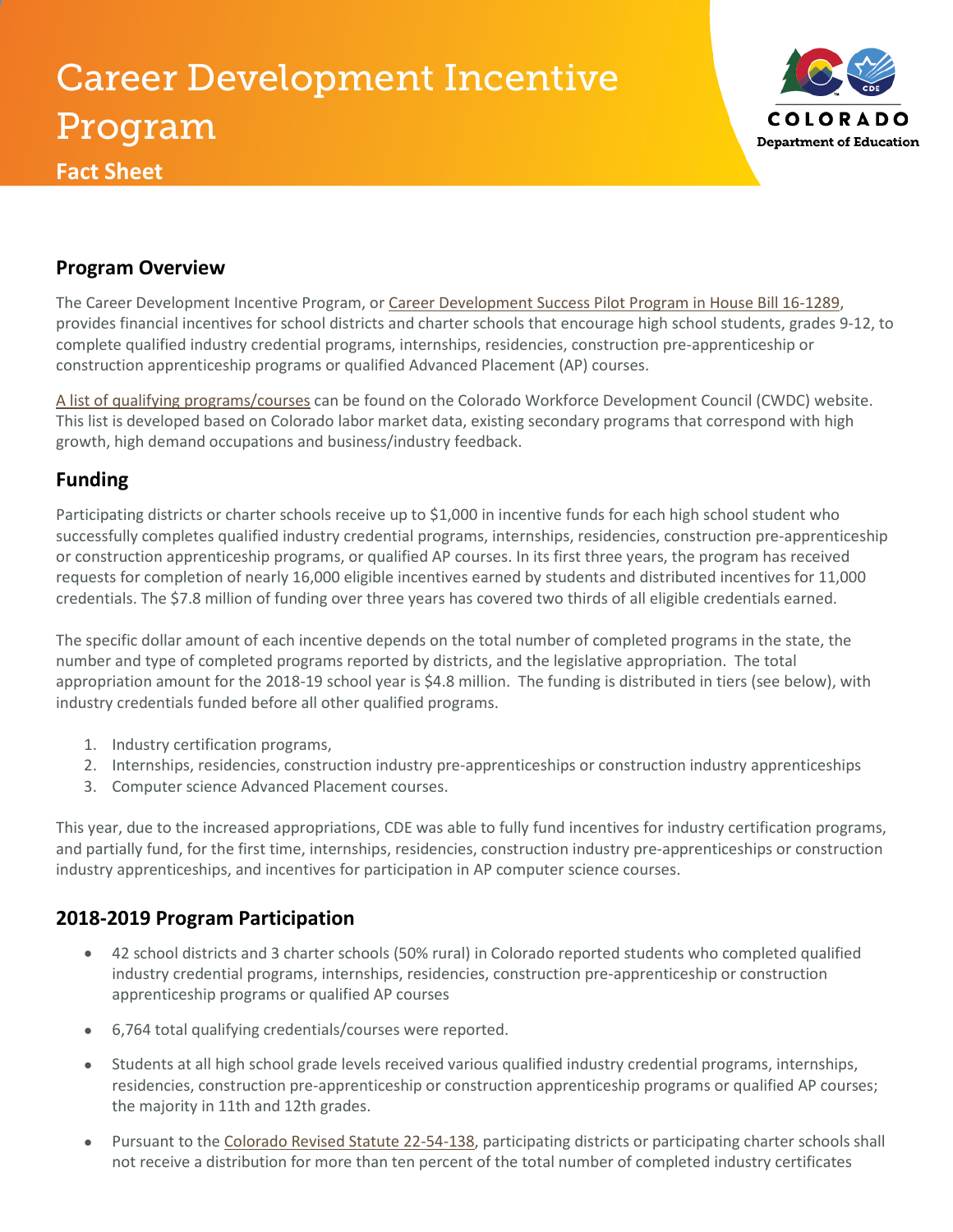

reported by districts and the institute. Therefore, two districts received funding for only 476 certificates, rather than the amount reported, thus reducing the number of credentials funded.

## **2018-2019 Reported Credentials Breakdown**

\*Personally-identifiable information has been removed to protect student privacy

| <b>Qualified Programs</b>                                    | # Reported by Districts | #<br><b>Funded</b> | \$ Amount<br><b>Funded</b> |
|--------------------------------------------------------------|-------------------------|--------------------|----------------------------|
| Industry-Recognized Certificates                             | 4765                    | 4164               | \$4,164,000.00             |
| Internships                                                  | 498                     | 498                | \$326,860.59               |
| <b>Residency Programs</b>                                    | 0                       | 0                  | \$0.00                     |
| <b>Construction Industry</b><br>Pre-Apprenticeships          | 470                     | 470                | \$308,483.07               |
| <b>Construction Industry Apprenticeships</b>                 | $\ast$                  | $\ast$             | $\ast$                     |
| <b>Advanced Placement</b><br><b>Computer Science Courses</b> | 1030                    | 0                  | \$0.00                     |
| Total                                                        | 6764                    | 5,133              | \$4,800,000.00             |

#### **2018-2019 Reported Demographics**

| Category    | White | American<br>Indian/<br>Alaska<br><b>Native</b> | Asian     | <b>Black</b> | Hispanic | <b>Native</b><br>Hawaiian/<br>Pacific<br>Islander | Two or<br>More |
|-------------|-------|------------------------------------------------|-----------|--------------|----------|---------------------------------------------------|----------------|
| Industry    |       | Less than                                      |           |              |          | Less than                                         |                |
| Certificate | 66%   | 1%                                             | 3%        | 2%           | 24%      | 1%                                                | 3%             |
|             |       | Less than                                      |           |              |          | Less than                                         |                |
| Internship  | 56%   | 1%                                             | 6%        | 3%           | 29%      | 1%                                                | 4%             |
| Pre-        |       |                                                |           |              |          |                                                   |                |
| Apprentice  |       |                                                | Less than |              |          | Less than                                         | Less than      |
| ship        | 53%   | 3%                                             | 1%        | 1%           | 40%      | 1%                                                | 1%             |
| Apprentice  |       |                                                |           |              |          |                                                   |                |
| ship        | 100%  | 0%                                             | 0%        | 0%           | 0%       | 0%                                                | 0%             |
| Computer    |       | Less than                                      |           |              |          | Less than                                         |                |
| Science     | 59%   | 1%                                             | 19%       | 3%           | 12%      | 1%                                                | 6%             |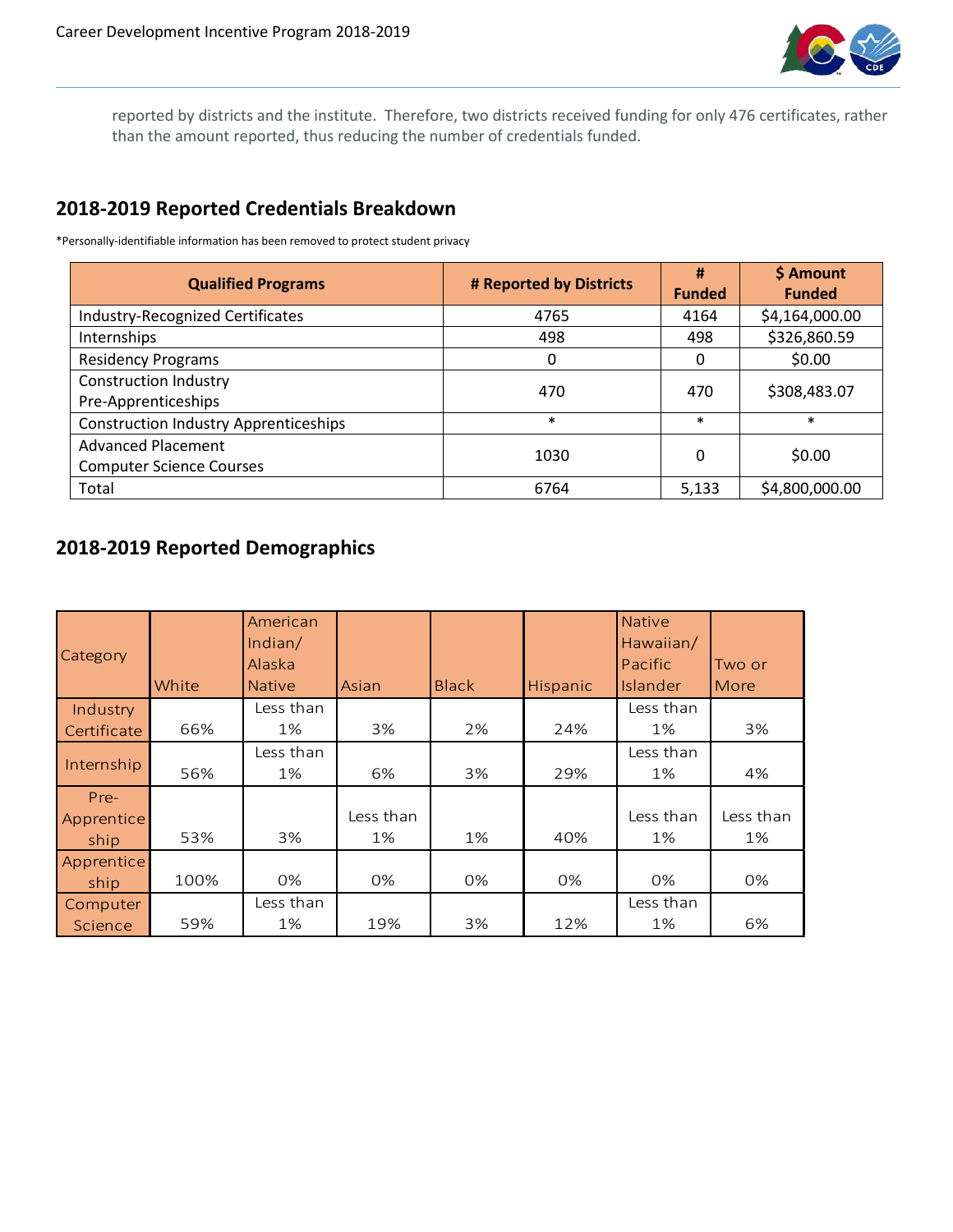

# **Incentive Distribution by District/Charter School**

Total incentives dollars were distributed for tier one and two only.

\*Personally-identifiable information has been removed to protect student privacy

|                                        |                          |                | Pre-                |                      |                     | Total             | <b>Total</b>       |                      |
|----------------------------------------|--------------------------|----------------|---------------------|----------------------|---------------------|-------------------|--------------------|----------------------|
| <b>District</b>                        | Certificates Internships |                | Apprenticesh        | Apprentices Computer |                     | Credential        | <b>Credentials</b> | <b>Total Funding</b> |
|                                        |                          |                | ip                  | hip                  | <b>Science AP</b>   | s Reported Tier 1 |                    |                      |
| Academy School District 20             | 93                       | $\Omega$       | $\mathbf{O}$        | $\mathbf{O}$         | 29                  | 122               | 93                 | 93000                |
| Adams 12 Five Star Schools             | 431                      | $\Omega$       | $\mathbf 0$         | $\Omega$             | $\Omega$            | 431               | 431                | 431000               |
| Adams-Arapahoe School District 28J     | 63                       | $\Omega$       | $\overline{0}$      | $\Omega$             | $\Omega$            | 63                | 63                 | 63000                |
| Boulder Valley School District RE-2    | $210*$                   |                | $\mathsf{O}\xspace$ | $\ast$               | 229                 | 442               | 210                | 211969.02            |
| Brush School District RE-2J            |                          | $\overline{0}$ | $\overline{0}$      | $\mathbf{O}$         | $0$ <sup>*</sup>    |                   | $\ast$             |                      |
| <b>Buffalo School District RE-4</b>    | $\ast$                   | $\Omega$       | $\overline{0}$      | $\Omega$             | $\overline{0}$      |                   | $\ast$             |                      |
| Calhan School District RJ-1            |                          | $\overline{0}$ | $\mathbf 0$         | $\mathbf{O}$         | $0$ <sup>*</sup>    |                   | $\ast$             |                      |
| Canon City School District RE-1        | 179                      | $\overline{0}$ | $\mathbf 0$         | $\mathbf{O}$         | $\mathbf 0$         | 179               | 179                | 179000               |
| Charter School Institute               | 102                      | $\mathbf{O}$   | $\overline{0}$      | $\Omega$             | $\ast$              | 111               | 102                | 102000               |
| Cherry Creek School District 5         | 421                      | 79             | $\overline{O}$      | $\mathbf{O}$         | 244                 | 744               | 421                | 472850.86            |
| Colorado Springs School District 11    | 593                      | 60             | 130                 | $\mathbf{O}$         | 31                  | 814               | 476                | 600704.6             |
| Crowley County School District RE-1J   | 45                       | $\Omega$       | $\overline{0}$      | $\Omega$             | $\overline{0}$      | 45                | 45                 | 45000                |
| Delta County School District 50J       | 143                      | $\mathbf 0$    | $\overline{0}$      | $\mathbf{O}$         | 65                  | 208               | 143                | 143000               |
| Denver County School District 1        | 43                       | $\overline{0}$ | $\overline{0}$      | $\mathbf{O}$         | $\overline{0}$      | 43                | 43                 | 43000                |
| District 49                            | 35                       | $\Omega$       | $\ast$              | $\mathbf{O}$         | $\overline{0}$      | 40                | 35                 | 38281.7              |
| Douglas County School District RE-1    | 451                      |                | $\mathbf{O}$        | $\mathbf{O}$         | 84                  | 541               | 451                | 454938.04            |
| Eagle County School District RE 50     | 25                       | 152            | $\mathbf 0$         | $\overline{O}$       | $\ast$              | 192               | 25                 | 124763.68            |
| Ellicott School District 22            |                          | $\overline{0}$ | $\mathbf 0$         | 0                    | $0*$                |                   | $\ast$             |                      |
| Englewood School District 1            | 17                       | $\Omega$       | $\overline{0}$      | $\Omega$             | $\ast$              | 28                | 17                 | 17000                |
| Garfield School District 16            |                          | $\Omega$       | $\overline{O}$      | $\mathbf{O}$         | $\Omega$            | ∣∗                |                    |                      |
| Harrison School District 2             | $\mathcal{O}$            | $\overline{0}$ | 30                  | $\mathbf{O}$         | 60                  | 90                |                    | 19690.2              |
| Jefferson County School District R-1   | 960                      | 107            | 234                 | $\overline{O}$       | $\ast$              | 1310              | 476                | 699811.94            |
| Julesberg School District RE-1         |                          | $\Omega$       | $\mathbf 0$         | $\Omega$             | $0$ <sup>*</sup>    |                   |                    |                      |
| Littleton School District 6            | 84                       | $\overline{0}$ | $\overline{0}$      | $\Omega$             | 38                  | 122               | 84                 | 84000                |
| Mapleton School District 1             | $\overline{0}$           | $\Omega$       | $\ast$              | $\mathbf{O}$         | $0*$                |                   |                    | 7876.08              |
| McClave                                | $\ast$                   | $\Omega$       | $\mathbf 0$         | $\Omega$             | $\Omega$            | ∣∗                | $\ast$             |                      |
| Mesa County Valley School District 51  | 64                       | $\overline{0}$ | $\mathbf 0$         | $\mathbf{O}$         | 40                  | 104               | 64                 | 64000                |
| Montezuma-Cortez School District RE-1  | $\ast$                   | $\overline{0}$ | $\mathbf 0$         | $\Omega$             | $\mathbf{O}$        |                   |                    |                      |
| Norwood School District R-2J           |                          | $\overline{0}$ | $\mathbf 0$         | $\mathbf{O}$         | $\Omega$            | $\ast$            |                    |                      |
| Peyton School District 23 JT           | 25                       | $\Omega$       | $\mathbf 0$         | $\mathbf{O}$         | $\mathbf 0$         | 25                | 25                 | 25000                |
| Platte Valley School District RE-7     |                          | $\Omega$       | $\overline{0}$      | $\mathbf{O}$         | $\mathbf{O}$        | $\ast$            | $\ast$             | $\ast$               |
| Poudre R-1                             | 157                      | 61             | $\mathbf 0$         | $\mathbf{O}$         | 59                  | 277               | 157                | 197036.74            |
| Pueblo City Schools #60                |                          | $\Omega$       | $\mathbf 0$         | $\overline{O}$       | $0$ <sup>*</sup>    |                   |                    |                      |
| Pueblo County School District 70       | $\ast$                   | 27             | $\mathbf 0$         | $\overline{O}$       | $\ast$              | 49                | $\ast$             |                      |
| School District 27J                    | 104                      | $\Omega$       | $\overline{0}$      | $\Omega$             | $\Omega$            | 104               | 104                | 104000               |
| St. Vrain Valley School District RE-1J | 269                      | 0              | $\mathsf{O}\xspace$ | $\mathbf 0$          | $\mathsf{O}\xspace$ | 269               | 269                | 269000               |
| Summit School District RE-1            |                          | $\overline{0}$ | $\mathbf 0$         | $\mathbf{0}$         | 25                  | 31                | $\ast$             |                      |
| Thompson School District R-2J          | 56                       | $\ast$         | $\mathbf 0$         | $\mathbf 0$          | 73                  | 133               | 56                 | 58625.36             |
| Valley School District RE-1            | $\overline{7}$           | $\overline{0}$ | $\mathbf 0$         | $\overline{O}$       | $\mathbf 0$         | $\overline{7}$    | $\overline{7}$     | 7000                 |
| Westminster Public Schools             | 53                       | $\mathbf 0$    | $\overline{0}$      | $\mathbf 0$          | $\mathsf{O}\xspace$ | 53                | 53                 | 53000                |
| Widefield School District 3            | 32                       | $\mathbf 0$    | 59                  | $\mathbf{O}$         | $\Omega$            | 91                | 32                 | 70724.06             |
| Wiggins School District RE-50J         |                          | $\overline{0}$ | $\mathsf O$         |                      | $0*$                | $\ast$            |                    | $\ast$               |
| Total                                  | 4765                     | 498            | 470 *               |                      | 1030                | 6764              | 4164               | 4,800,000            |